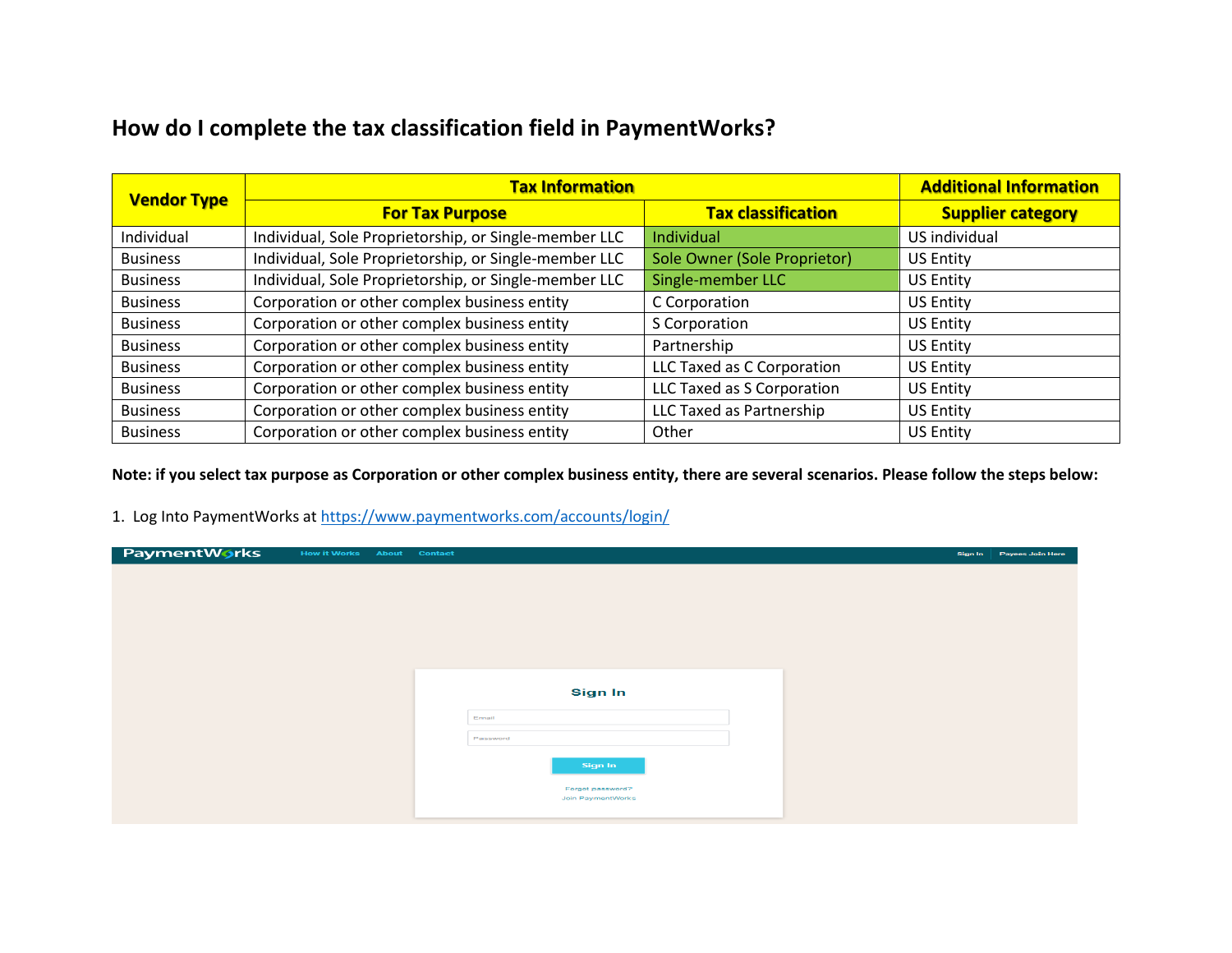## 2. Click the "Connect" tab

|                             | Payment works                                              |                   |              |                                                    |                    |  | <b>Create a Company Frome</b> | <b>IVISHING IVIOUSG,</b><br>Minnie Inc.       |  |
|-----------------------------|------------------------------------------------------------|-------------------|--------------|----------------------------------------------------|--------------------|--|-------------------------------|-----------------------------------------------|--|
| <b>M</b> Home               | Connect                                                    | <b>A</b> Invoices | News Updates | Messages                                           | <b>Remittances</b> |  |                               |                                               |  |
|                             | Manage Your contractions of                                |                   |              |                                                    |                    |  |                               |                                               |  |
| <b>Active Connections</b>   |                                                            |                   |              | <b>Customer Registrations</b>                      |                    |  |                               | <b>Companies You May Want To Connect With</b> |  |
| No Active Connections       |                                                            |                   |              | University of Houston System (Test)<br>In Progress |                    |  | No Current Suggestions.       |                                               |  |
|                             | Connect with your customers %<br>Search for your customer: |                   |              |                                                    |                    |  |                               |                                               |  |
|                             |                                                            |                   |              |                                                    |                    |  |                               | Create a Company Profile                      |  |
| Enter at least 3 characters |                                                            | Search            |              |                                                    |                    |  |                               | <b>PaymentWorks</b>                           |  |

## 3. Click on the text that reads University of Houston System

|                             | Payment works                 |                   |              |                                     |                    | Oregic a Company Frome |                         | <b><i>IVIRTING IVIOUSG,</i></b><br>Minnie Inc. |  |
|-----------------------------|-------------------------------|-------------------|--------------|-------------------------------------|--------------------|------------------------|-------------------------|------------------------------------------------|--|
| <b>#</b> Home               | <b>Connect</b>                | <b>A</b> Invoices | News Updates | Messages                            | <b>Remittances</b> |                        |                         |                                                |  |
|                             | Manage Your connections on    |                   |              |                                     |                    |                        |                         |                                                |  |
| <b>Active Connections</b>   |                               |                   |              | <b>Customer Registrations</b>       |                    |                        |                         | <b>Companies You May Want To Connect With</b>  |  |
| No Active Connections       |                               |                   |              | University of Houston System (Test) |                    | In Progress            | No Current Suggestions. |                                                |  |
|                             | Connect with your customers % |                   |              |                                     |                    |                        |                         |                                                |  |
|                             | Search for your customer:     |                   |              |                                     |                    |                        |                         | Create a Company Profile                       |  |
| Enter at least 3 characters |                               | Search            |              |                                     |                    |                        |                         | <b>PaymentWorks</b>                            |  |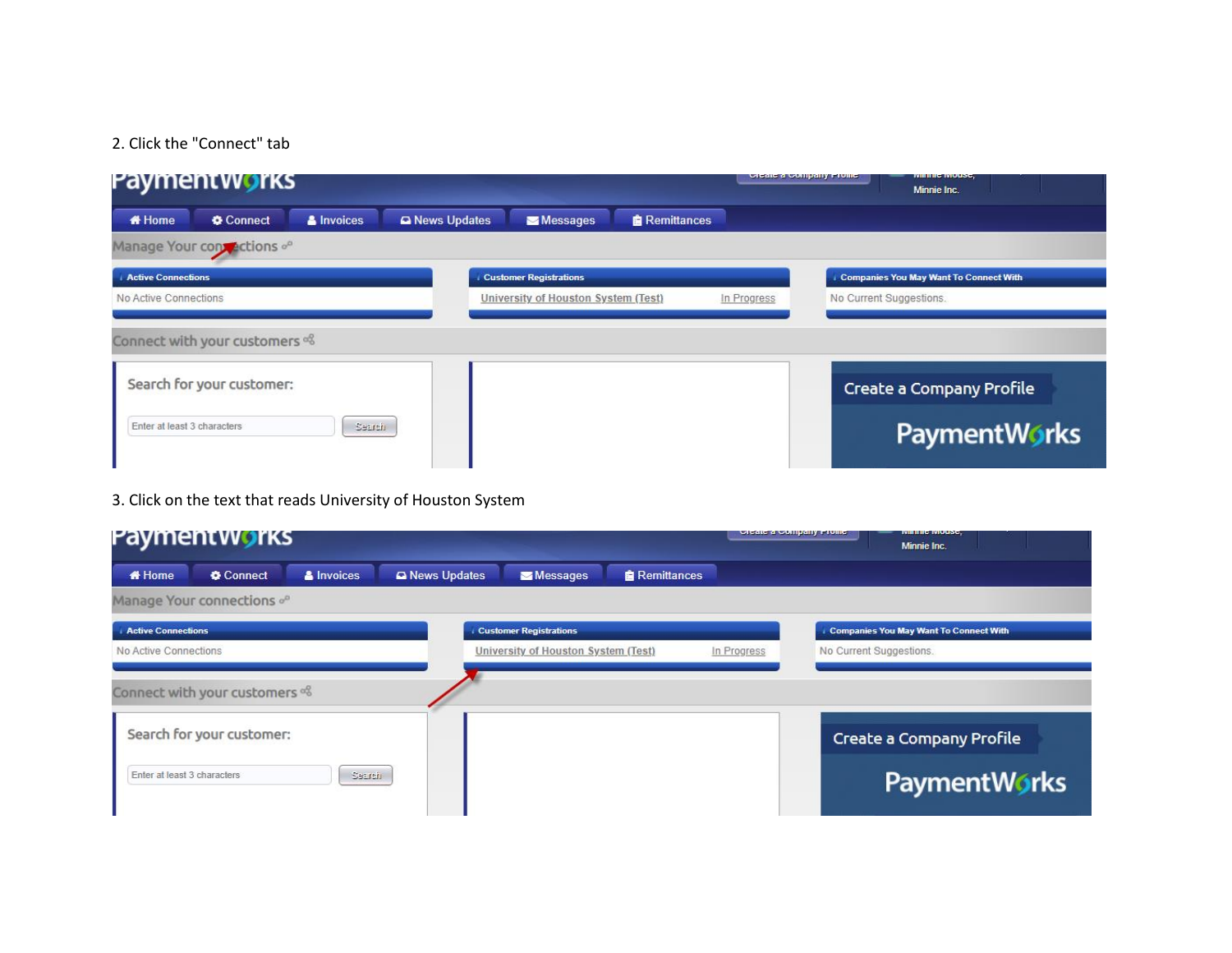4. You will be taken into the form. Please go to tax information section. When you select the Corporation or other complex business entity as your tax purpose, there are many different tax classifications. Please see the screenshot below: [\(Table of Comparisons](#page-3-0)

Between [PaymentWorks and W9 form](#page-3-0) on the next page)

|                                                                | For tax purposes, which best describes you?*                                                                            |
|----------------------------------------------------------------|-------------------------------------------------------------------------------------------------------------------------|
| Tax Information                                                | Individual, Sole Proprietorship, or Single-member                                                                       |
| All fields marked with a red asterisk (*) are required fields. | LLC                                                                                                                     |
| All other fields are optional.                                 |                                                                                                                         |
|                                                                | Corporation or other complex business entity                                                                            |
|                                                                |                                                                                                                         |
|                                                                | Country of Incorporation or Organization*                                                                               |
|                                                                | <b>United States</b><br>$\check{ }$                                                                                     |
|                                                                |                                                                                                                         |
|                                                                | <b>Business Legal Name*</b>                                                                                             |
|                                                                |                                                                                                                         |
|                                                                | Legal Name is defined as your company's official name<br>that appears on government and legal forms and is tied to your |
|                                                                | company's Tax Identification number.                                                                                    |
|                                                                |                                                                                                                         |
|                                                                |                                                                                                                         |
|                                                                |                                                                                                                         |
|                                                                | EIN <sup>*</sup>                                                                                                        |
|                                                                | 9 digits, no dashes or spaces                                                                                           |
|                                                                |                                                                                                                         |
|                                                                |                                                                                                                         |
|                                                                |                                                                                                                         |
|                                                                | Confirm EIN*                                                                                                            |
|                                                                |                                                                                                                         |
|                                                                |                                                                                                                         |
|                                                                |                                                                                                                         |
|                                                                | Tax Classification*                                                                                                     |
|                                                                | This can be found on section 3 of your W-9.                                                                             |
|                                                                |                                                                                                                         |
|                                                                | LLC taxed as Partnership                                                                                                |
|                                                                | <b>Choose One</b>                                                                                                       |
|                                                                | C Corporation                                                                                                           |
|                                                                | S Corporation                                                                                                           |
|                                                                | Partnership                                                                                                             |
|                                                                | Trust/Estate<br>LLC taxed as C Corporation                                                                              |
|                                                                | LLC taxed as S Corporation                                                                                              |
|                                                                | LLC taxed as Partnership                                                                                                |
|                                                                | Other                                                                                                                   |
|                                                                | $J = Yes$                                                                                                               |